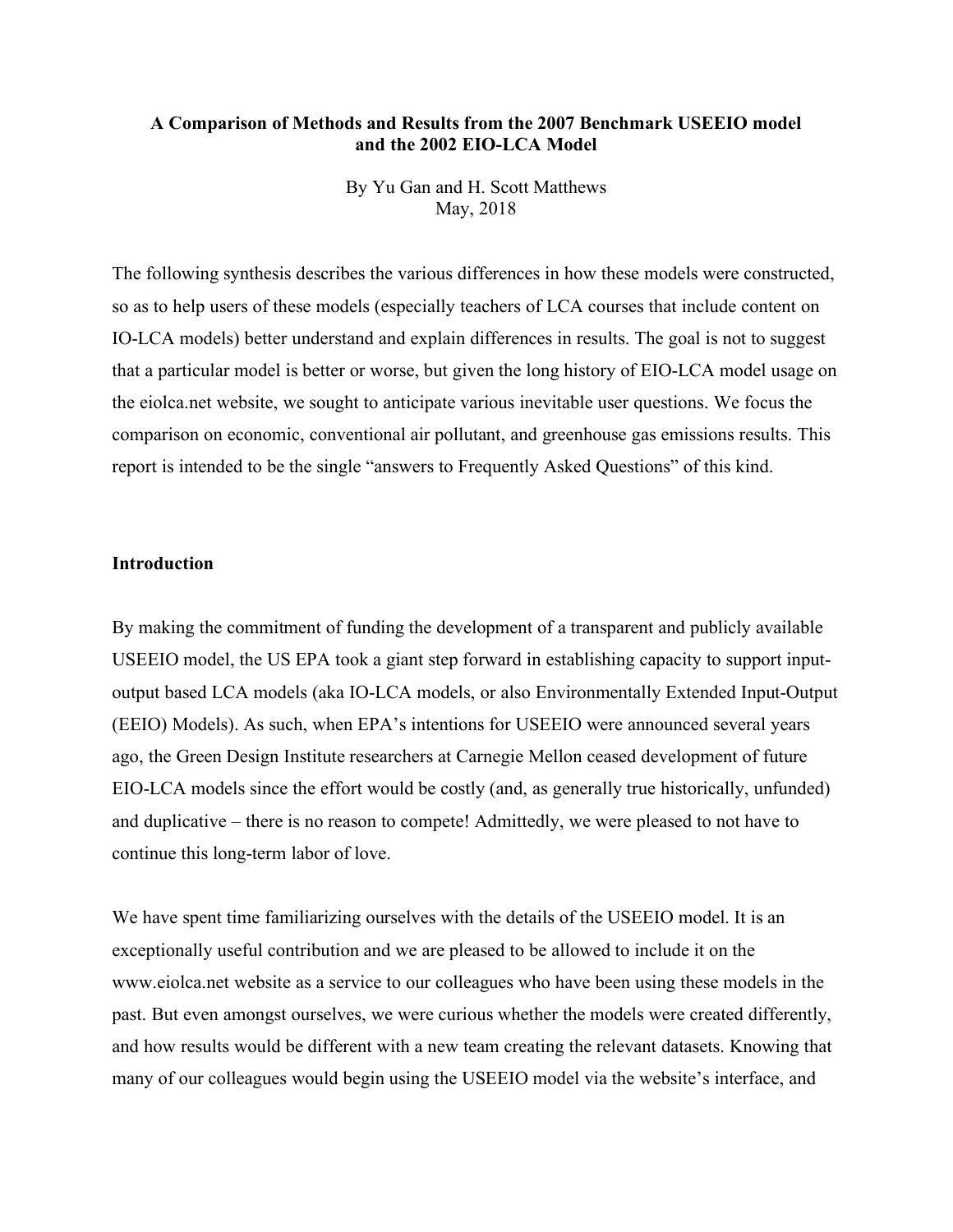knowing from experience that we would get e-mails asking for answers about why results differed, we undertook a detailed review of methods and results for two of the most popularly used datasets – conventional air pollutants and greenhouse gases. The following pages detail our findings and, more importantly, attempt to summarize what we have learned so that you may get up to speed on using the USEEIO model as well.

Let us be clear – our comparison was academic with no intended bias. We merely found the differences and generalized. While there are comparisons below that highlight stark differences in methods and results, none of our findings should be interpreted as being for or against either of the methods. Our team knows from experience over the past 20 years that the development of IO-LCA/EEIO datasets inevitably involves using best available or most appropriate data sources (even if imperfect) and more importantly, compromises. The same is true for what EPA's team had to do for the USEEIO model.

In the end, we believe USEEIO is a valuable contribution to the IO-LCA community and once again applaud EPA for having made such a significant investment in the field. It continues the legacy of developing datasets that be effectively used as screening tools to help create better LCA models.

## **1. Comparison of Economic Data and Results**

As motivated in other places on our website and in other materials (e.g., our free LCA textbook at www.lcatextbook.com), the ideal type of economic input-output tables to use when making an IO-LCA model is the use of a "benchmark" table, which may be done less frequently than an annual table but typically has more resources devoted to its creation. Fortunately, the comparison we need to make is between two benchmark-sourced tables.

In this report, the "2002 model" referenced was developed by the Green Design Institute at Carnegie Mellon University (as the 2002 US EIO-LCA model) around the year 2007, using the official 2002 benchmark input-output table provided by the Bureau of Economic Analysis (BEA)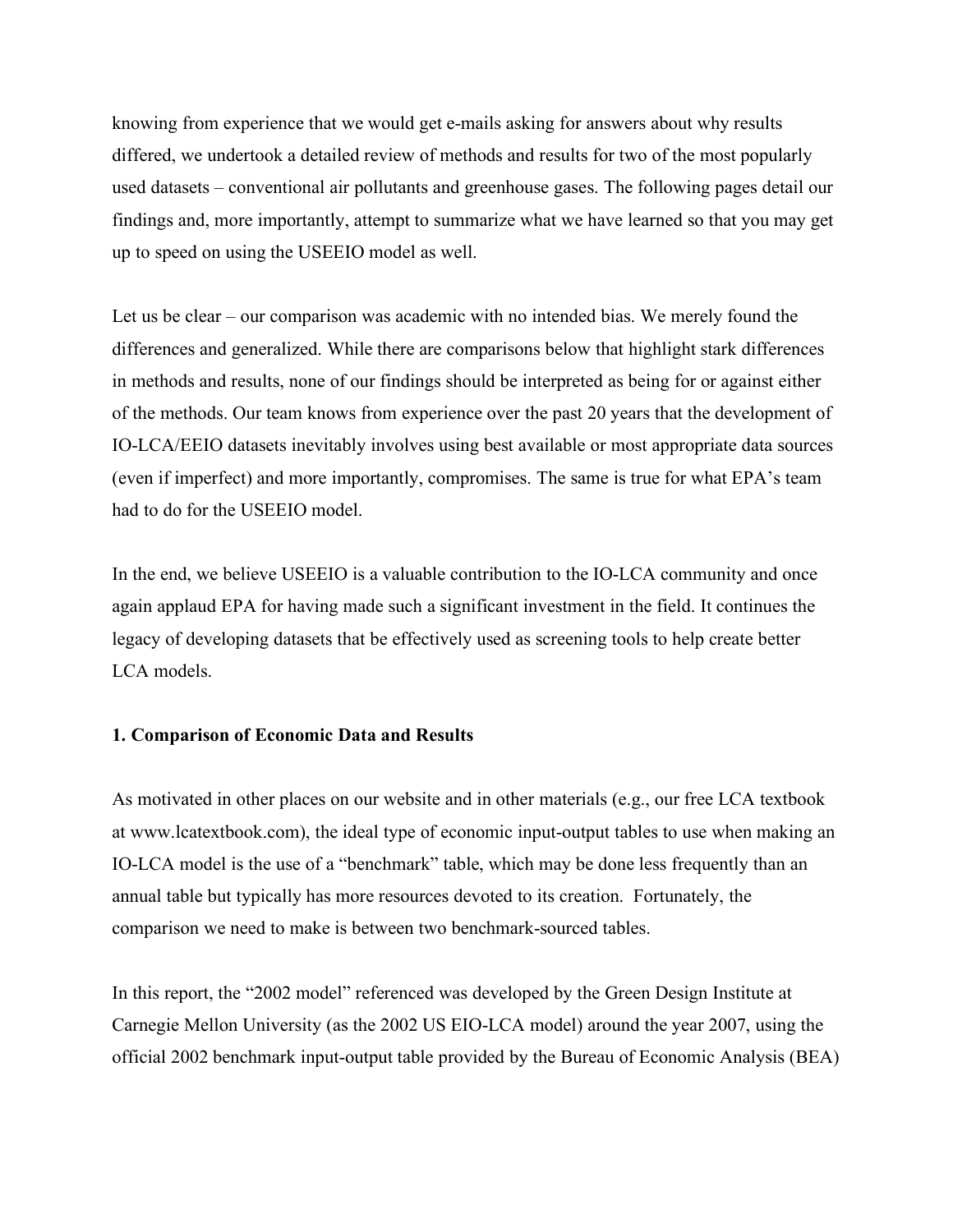of the Department of Commerce. The 2002 model fairly consistently uses economic data only from the year 2002 in the model.

The "2007 model" used in USEEIO was developed by US EPA in 2017 and uses the official 2007 benchmark input-output table from BEA. A slightly different effect is present in the model in that year 2013 dollars are used as the basis for demand (and normalizing environmental information, as described below). USEEIO's published analysis shows that this change in year basis (2013 instead of 2007) does not have a substantial effect on results, but its not negligible.

### **2. Comparisons of Conventional Air Pollutant Emissions**

This section compares the conventional air pollutant (CAP) intensity used in the 2002 and 2007 models defined above.

In both models, life cycle CAP emissions of a sector are calculated by multiplying its direct and/or indirect economic purchases by the sectors' CAP emissions intensities. As generalized in Equation 1, pollutant intensity (in tonnes/million dollars) is calculated as the total quantity of pollutant emissions pertaining to the activity of a certain sector divided by the economic output of the sector. The data of the quantity of pollutant emissions pertaining to each sector was sourced from National Emissions Inventory (NEI) by Environmental Protection Agency (EPA). The sector economic output was provided by Bureau of Economic Analysis (BEA). As noted in the Economic Comparison section of the report, the normalization factor is \$2002 for the 2002 model and \$2013 for the 2007 model.

Environmental intensity = emissions from sector / economic output of sector. (1)

A general goal in making an IO-LCA model is to try to "match" the years of the economic and environmental data as closely as possible, but sometimes this is not possible due to data, time, or resource constraints. The 2002 model used NEI-2002 and BEA economic output data of year 2002 (i.e., the CAP data was matched to the same year but frankly this was happenstance that they all aligned). The 2007 model uses NEI-2011 and BEA-2011 economic data (normalized in 2013 dollars) to calculate the CAP intensity by sector (i.e., the data are 'mismatched' by several years).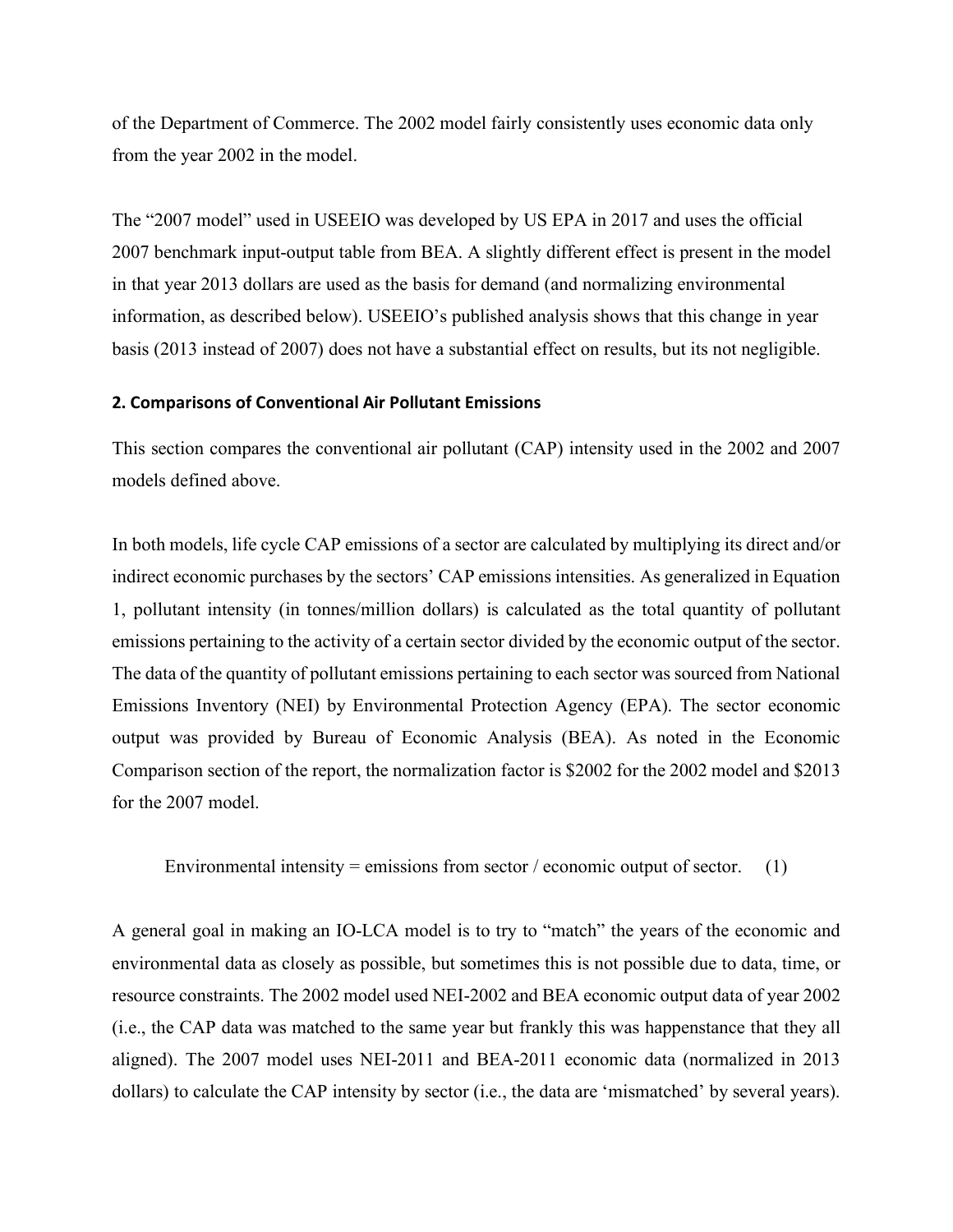This 'mismatch' is not inherently a model problem, but does cause some odd results and we try to organize the reasons for the differences below.

In both models, emissions intensities were multiplied by direct and indirect economic purchases to estimate life cycle environmental burdens of economic activities of different sectors. *The differences in the CAP intensity data between 2002 and 2007 model is the primary reason for the final LCA result differences of the two models*.

# **MAJOR DIFFERENCES OF CAP INTENSITY OF THE 2002 AND 2007 MODELS**

- The supplemental excel file "*CAP comparison"* presents the raw sectoral CAP emissions intensity for different sectors of the 2007 model and 2002 model, and also compares them. These results are color-coded in various ways to help to identify large differences.
- For the seven types of CAP emissions  $(NO<sub>x</sub>, NH<sub>3</sub>, CO, PM10, PM2.5, VOC, SO<sub>2</sub>)$  pertaining to the 388 sectors of the 2007 model, about 80% of pollutant intensity levels showed significant decreases as compared to that of 2002.
- About 15% of the pollutant intensity values show an increase and were generally concentrated in service sectors (e.g., Health care service, repair and maintenance service, etc.). A majority of sectors showed increase of pollutants intensity in selected types of pollutants, while occasionally almost all types of pollutants showed simultaneous increase.
- The pollutants that exhibited the most increase in pollutant intensity level were CO and VOC. Some of the increases were higher than 100%, and again these concentrate in CO and VOC.

# **EXPLANATIONS OF THE DIFFERENCES**

- **1. DIFFERENT DATA SOURCES** As mentioned above, the 2002 model used emissions data of EPA NEI 2002 and economic data BEA 2002 to calculate pollutant intensity by sector, while the 2007 model used data of the year 2011 for the calculation. From 2002 to 2011, there was a general trend of decreasing pollutant emissions and increase in economic output across all sectors, resulting in overall lower pollutant intensities, potentially reflecting improved technology in regards of pollution reduction. Equation 1 helps to understand the effect of the decreasing numerator and increasing denominator. Details of this trend are discussed below.
	- a) According to the published data from US EPA, the total national emissions has a decreasing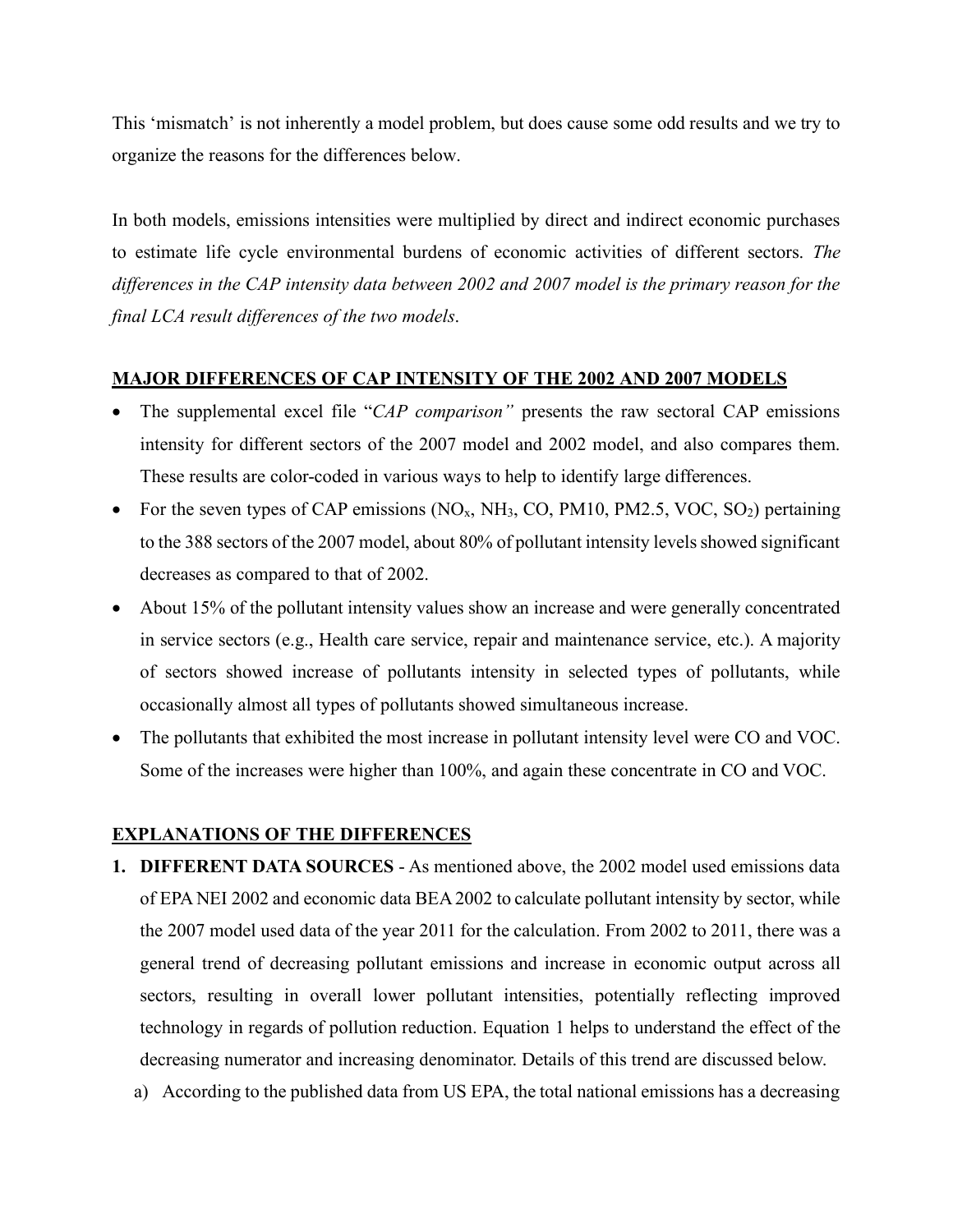

trend in almost all types of conventional air pollutants, as shown in Figure 1.

presents percentage changes of 2007 model compared to the 2002 model for four aggregated categories of air emissions (point, non-point, road, non-road).

|           | CO     | NH <sub>3</sub> | <b>NOX</b> | <b>PM10</b> | <b>PM2.5</b> | SO <sub>2</sub> | <b>VOC</b> |
|-----------|--------|-----------------|------------|-------------|--------------|-----------------|------------|
| Point     | $-10%$ | $-12%$          | $-42%$     | $-82%$      | $-42%$       | -58%            | $-20%$     |
| Non-point | $-47%$ | $-3%$           | 152%       | $-37%$      | -5%          | -56%            | 36%        |
| Road      | 33%    | 74%             | $-28%$     | $-58%$      | 11%          | $-92%$          | $-9%$      |
| Non-road  | -59%   | $-9%$           | $-73%$     | -99%        | $-62%$       | $-100%$         | $-43%$     |
| Total     | $-36%$ | $-3%$           | $-35%$     | $-45%$      | $-23%$       | $-60%$          | 6%         |

**Table 1 Percentage change of air emissions from 2002 model to 2007 model**

*Note: The 2007 model used NEI 2011 as data sources to calculate the environmental intensity (R) matrix.*

The total Point and Non-road emissions of 2007 model (using data NEI 2011) decreased in all seven types of conventional air pollutants when compared to the 2002 levels. For Nonpoint and Road emissions, a significant increase is witnessed for non-point  $NO<sub>X</sub>$  and  $VOC$ emissions, road CO, PM2.5 and NH<sub>3</sub> emissions. In general, though, these decreasing trends suggest that we should expect there to be significant decreases in intensities (since the numerator of the intensity ratio is decreasing) given the nine-year difference in NEI data used.

b) According to the NEI report from  $EPA<sup>1</sup>$ , one reason for the increase of road emissions is a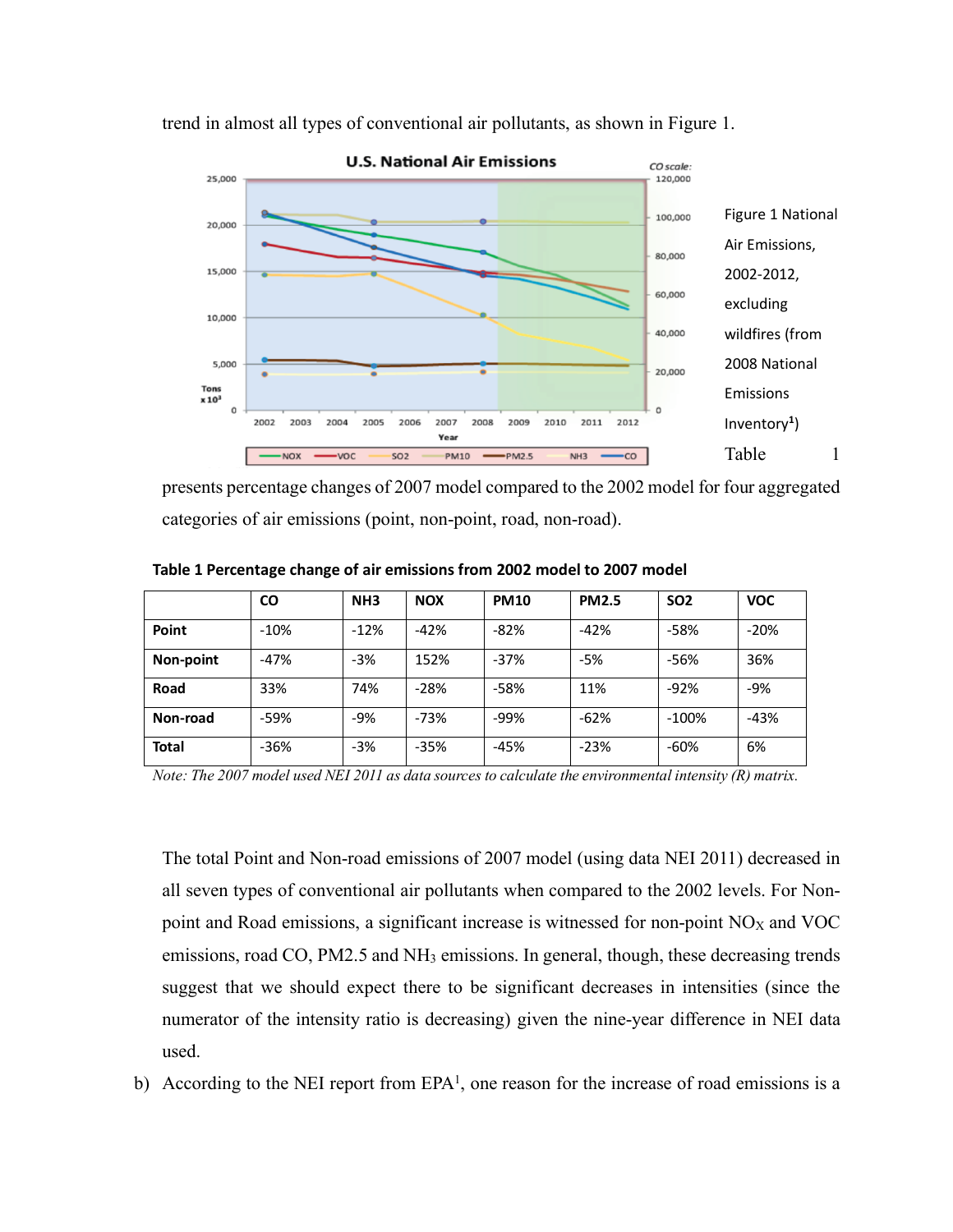change in the estimation method used. The 2007 model/NEI 2011 use the MOVES model to estimate on-road mobile source emissions, while NEI 2002 used the prior MOBILE6 model. The estimate of PM 2.5 is higher using the MOVES model than the previous model MOBILE6 because MOVES model included, amongst other factors, temperature impacts on PM2.5 and based on new emissions testing.

c) EPA has updated its estimation methods for non-point emissions for the 2007model/NEI 2011 compared to NEI 2002, especially for emissions associated with oil and gas production. EPA claimed that "the NEI likely underestimates oil and gas emissions" <sup>3</sup> and has developed the EPA Nonpoint Oil and Gas Emission Estimation Tool to estimate air emissions associated with upstream oil and gas production/transmission (e.g., emissions from lifting, pumping, and compressing engines, venting, flaring and fugitive emissions, etc.). These non-point emissions are not well reported in the previous NEI, thus the improvement of estimation method would cause increase of emissions intensity in oil and gas production sectors from 2002 model to 2007 model.

The PM2.5 and VOC emissions intensity values for the sector *Oil and gas extraction* (211000) in the 2007 model has increased by 192% and 96% compared to the 2002 model, respectively. NH3 emissions intensity of *Natural gas distribution* (221200) has increased by 1907%. NOX, CO, PM2.5 emissions of *Pipeline transportation* (486000) has increased by 760%, 128%, 2053%, respectively.

d) The economic output increases from 2002 to 2007 model (using data BEA 2011) for most of the industry sectors. According to BEA, the Gross Domestic Product increased by 41% from 2002 to 2011, and the valued add increased for most of the industry sectors in this period2. Like in section 1a) above, the increasing denominator of output will lead to a decrease in intensity for most sectors.

#### **2. A SMALL PORTION OF EMISSIONS WERE NOT ACCOUNTED FOR IN THE 2002**

**MODEL** In the 2002 model, for point and non-point pollutants, a small portion (less than 1%) of activity-associated emissions were not accounted for while establishing the model. The neglect of the above activities might be the reason of the extremely low (approaching zero) pollutant intensity in some related sectors in the 2002 model, which appears to be most prevalent in service sectors. In contrast, these activities were accounted for in the 2007 model,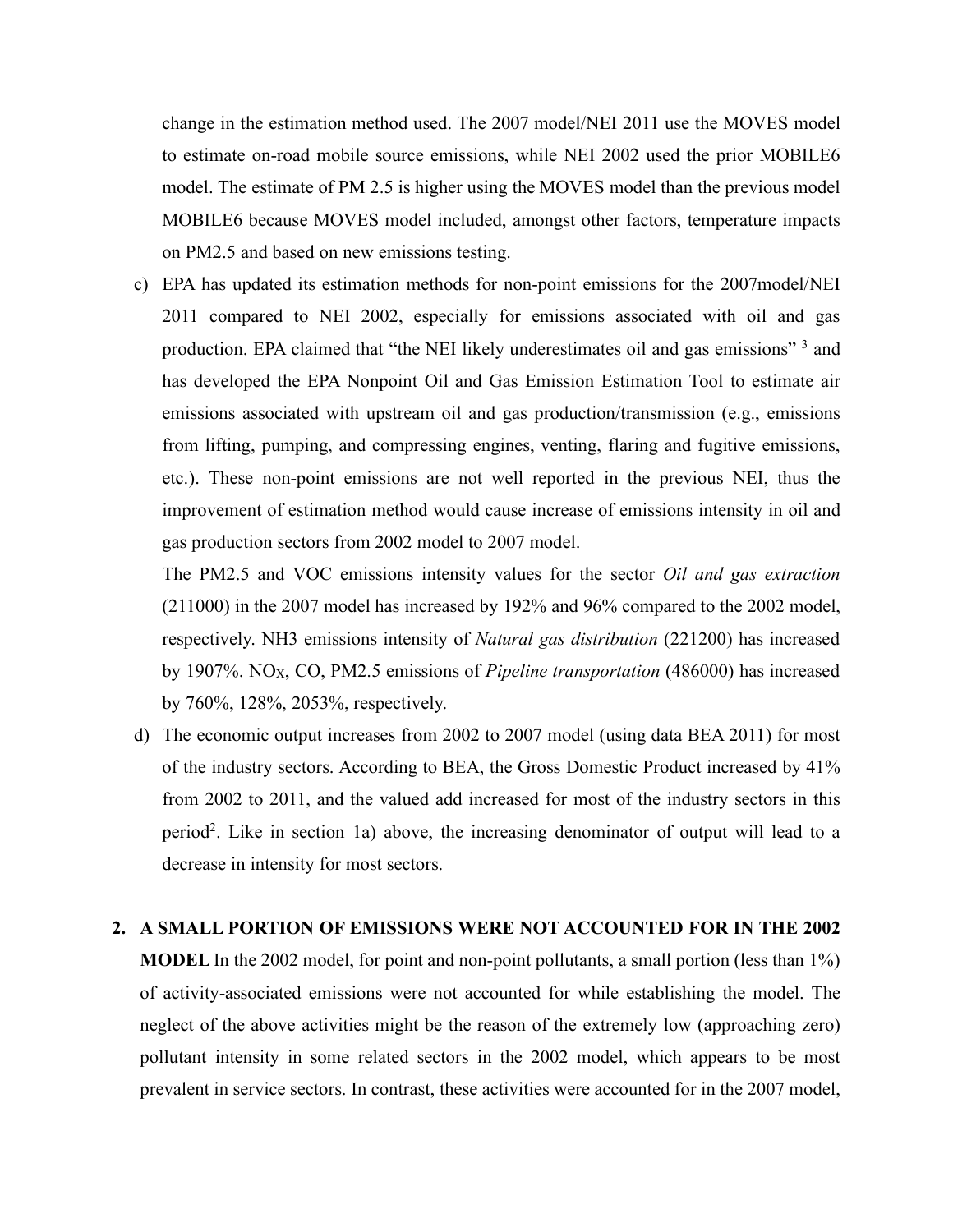thus there was a huge percentage increase as compared to the 2002 model, while the increase in absolute number might be trivial. Of note, the associated emissions in these sectors represents only a relatively small portion of emissions across all sectors. For example: In the 2002 model, the non-point emissions associated with the activity 2401100000 (SCC) are undercounted and not allocated to any of the sectors. However, in the 2007 model, emissions pertaining to the activity 2401100000 are accounted and allocated to the sector *Electronic and precision equipment repair and maintenance* (811200). Thus, it leads to the VOC emissions intensity of sector Electronic and precision equipment repair and maintenance increased from 0 in the 2002 model to 0.386 tonne per million dollars in the 2007 model.

## **3. DIFFERENT METHODS FOR MAPPING NEI EMISSIONS TO SECTORS IN**

**THE IO TABLE** In both models, the emissions pertaining to various activities in EPA NEI were independently mapped by researchers to a list of sectors in the IO-LCA Model. The potential difference between the 2002 and 2007 models regarding mapping would lead to different total emissions in the related sectors, resulting in different calculated pollutant intensity levels.

- a) In the 2002 Model, 428 sectors were included while 388 sectors were included in the 2007 model, reflecting the difference in sector aggregation by BEA, thus the end-point of mapping. In the excel file *"CAP comparison",* the two versions were adjusted to the same aggregation level by combining certain branch sections, however residual difference may still exist.
- b) More specifically for non-point pollutants, EPA NEI recorded the SCC of the activity of emissions, which were mapped to corresponding sectors in the IO Model. In most cases, the emission pertaining to each SCC code is allocated to multiple sectors in the associated IO Model. In 2002, allocation is solely based on economic output. While in 2007 model, the allocation is mainly based on industrial output, in some cases it was based on purchase of fertilizers and pesticides, and cropland area. For example, in 2007 model the emissions of the activity 2801000000 are allocated to different farming sectors 1111A0, 1111B0, 111200, 111300, 11190 according to farming area pertaining to different farming sectors. The difference in allocation leads to different final results of mapping, thus different pollutant emission intensities.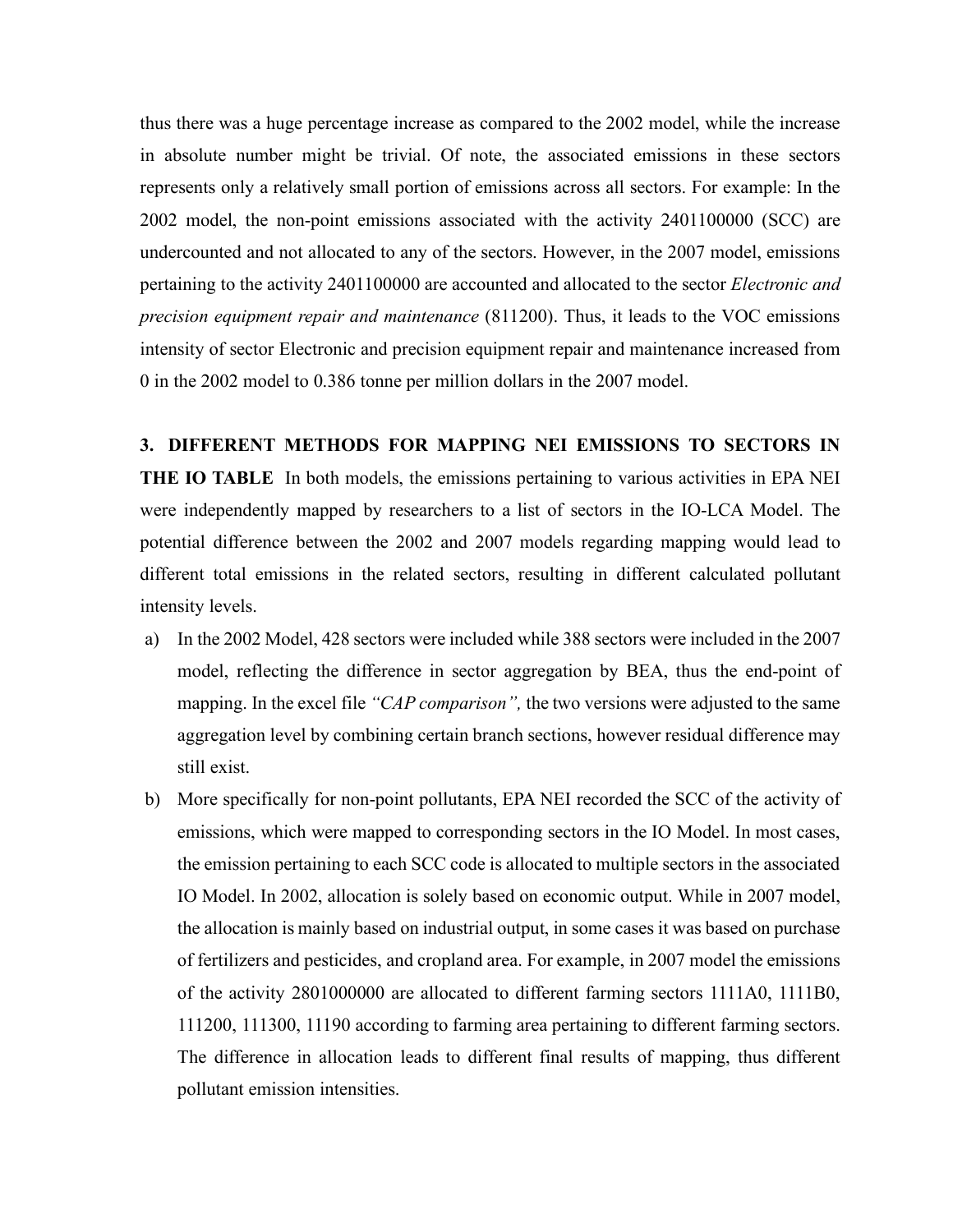c) For on-road pollutants, in 2002 model emissions are mapped to 6 sectors (484000, 492000, S00201, 420000, 4A0000, 491000). However, in the 2007 model, on-road emissions are allocated to only two sectors (484000 and 485000).

To help understand the main comparative differences in a visual way, a color-coded table in the supplemental file "Categorized reasons of CAP changes" summarized the primary reason categories of CAP emission intensity changes and colored each intensity change by its corresponding reasons category defined above.

Beyond these comparisons, hopefully it is now more appreciable how different underlying datasets, techniques, and assumptions will have the effect of generating different intensities for sectors (and again, none of them being 'better'). We separately developed a research paper looking at how those differing sources and techniques could lead to variations in intensities at the sectoral level of IO-LCA models, recently published in Chen et al  $(2018)^5$ . Copies available upon request.

#### **References for the CAP subsection**

1 Rao, V., Tooly, L., & Drukenbrod, J. (2013). *2008 National Emissions Inventory: Review, Analysis and Highlights* (No. EPA-454/R-13-005). 2 Website of U.S. Bureau of Economic Analysis (BEA): *https://www.bea.gov/national/.* 3 United States Environmental Protection Agency. EPA Inspector General Report 2013. 4.Eastern Research Group. 2011 Nonpoint Oil and Gas Emission Estimation Tool report 5. Xiaoju Chen, W. Michael Griffin, H. Scott Matthews, "Representing and visualizing data uncertainty in input-output life cycle assessment models", Resources, Conservation, and Recycling, Volume 137, October 2018, pp. 316-325. DOI: https://doi.org/10.1016/j.resconrec.2018.06.011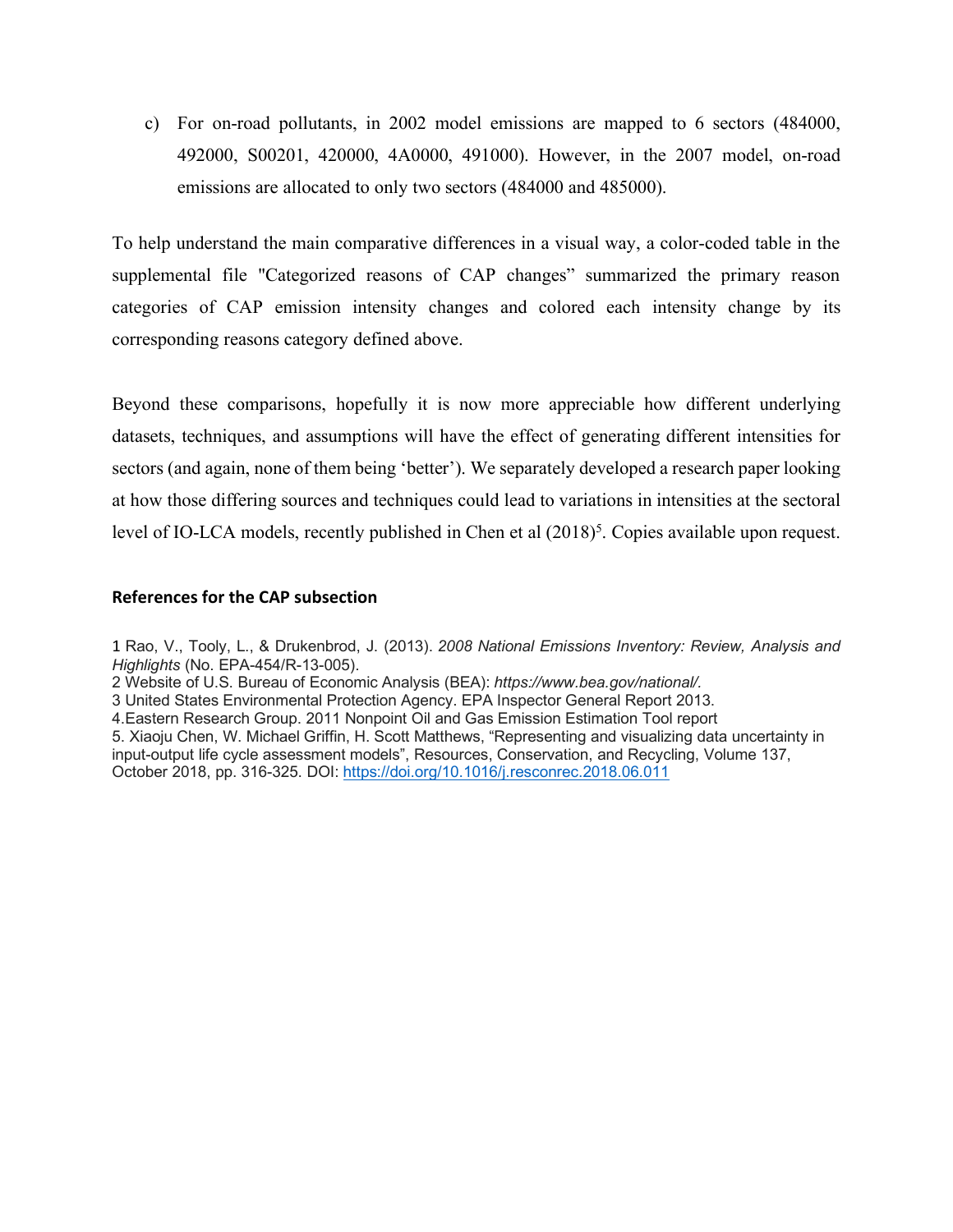### **3. Comparisons of Greenhouse Gas Emissions**

This section compares the greenhouse gas (GHG) emissions intensities in the 2002 and 2007 models defined above.

In both models, life cycle GHG emissions of a sector are calculated by multiplying its direct and indirect economic purchases by related sectors' GHG emissions intensities. The GHG emissions intensity (presented in tonnes/million dollars) is calculated as the total quantity of GHG emissions pertaining to the activity of a certain sector divided by the economic output of the sector. The GHG emissions pertaining to each sector was estimated by public energy consumption data and GHG inventory data by Environmental Protection Agency (EPA). The sector economic output was provided by Bureau of Economic Analysis (BEA).

As noted in the CAP section, a general goal is to try to "match" the years of the economic and emissions data as closely as possible, but sometimes this is not possible due to data, time, or resource constraints. The economic and GHG emissions data used in the 2002 model are from the year 2002. The 2007 model used GHG inventory data of year 2013 and BEA-2011 economic data (converted to 2013 dollars). Again, this 'mismatch' is not inherently a model problem, but does cause some comparative differences and we try to organize the reasons below.

# **MAIN FINDINGS OF THE COMPARISON**

**1. The life cycle GHG emissions results of the two models are presented in different ways.**  The 2002 model reported the GHG emissions in five GHG groups (fossil  $CO<sub>2</sub>$ , process  $CO<sub>2</sub>$ ,  $CH<sub>4</sub>, N<sub>2</sub>O, HFC/PFC<sub>s</sub>$ ) measured in the unit of tonne of  $CO<sub>2</sub>$  equivalent (100 years global warming potential, GWP). The 2007 model presents 14 types of greenhouse gases, including CO2, N2O, CH4, ethane 1,1,1,2-tetrafluoro-, ethane pentafluoro-, methane difluoro-, ethane 1,1,1-trifluoro-, propane 1,1,1,3,3,3-hexafluoro-, sulfur hexafluoride, methane trifluoro-, methane tetrafluoro-, ethane hexafluoro-, nitrogen fluoride, propane perfluoro-, and butane, perfluorocyclo-. The 2007 model reports the physical quantities of these 14 types of GHG emissions in the unit of kg. The 2007 model also reported the 100 years GWP of the total GHG emissions, which is calculated with the quantities of 14 GHG emissions and their corresponding GWP characterization factors.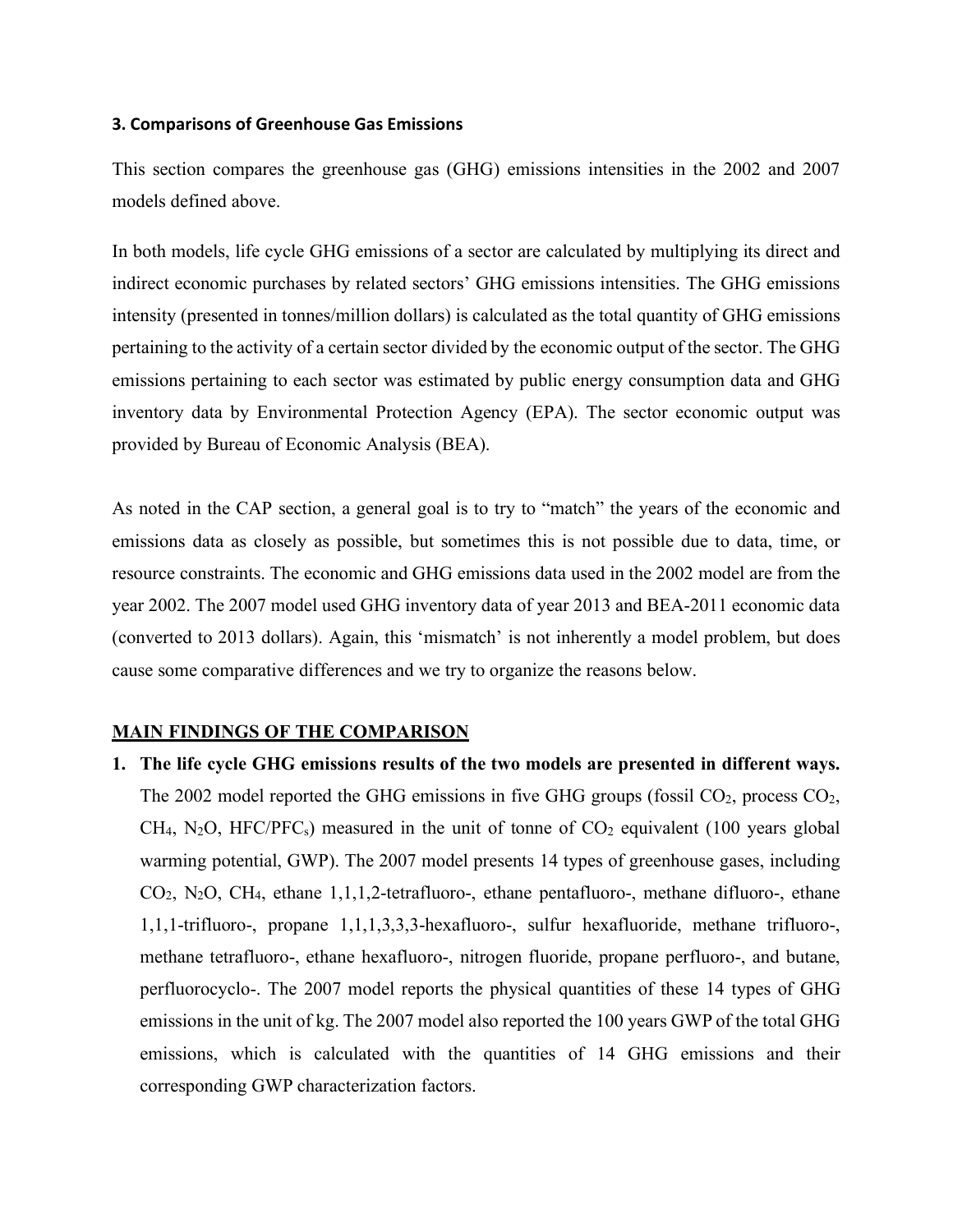- **2. The GWP characterization factors used in the 2002 and 2007 model are different.** The characterization factors in 2002 model are adapted from the IPCC second assessment report  $(IPCC 1995)^1$ , which was still widely used at the time of making the 2002 model, while the 2007 model used the characterization factors adapted from the IPCC fourth assessment report  $(IPC 2007)^2$ . Appendix Table A-1 presents the differences of characterization factors in the two models (some are substantial). The differences of GWP characterization factors would lead to different results in GWP even if the physical quantity of GHG emissions were the same in the two models.
- 3. **There are no large differences between the life cycle GHG emissions results of the 2002 and 2007 models.** The attached excel file "*Comparison 2002 with 2007-GHG*" presents and compares the life cycle GHG emissions of 1 million dollar based economic activities of five representative sectors of *automobile (33611), electricity (221100), agriculture (115000), truck transport (484000),wholesale trade(420000)* estimated by the 2002 and 2007 models. In general, the GHG emissions of unit economic activities of the 5 sectors estimated by the 2002 model are of the same order of magnitude comparing with those of the 2007 model. The Excel file "*Comparison 2002 with 2007-GHG*" also lists the top 20 sectors contributing to the life cycle GHG emissions of the five sectors for the 2002 model and 2007 model respectively. Most of the top 20 sectors effected by the economic activities of the five sectors of the two models are overlapped (i.e., they are the same top 20 but might have moved up or down a few places).
- 4. **More than 70% of the GHG emissions intensities of sectors in 2007 model showed decreases as compared to the 2002 model.** The attached excel file "GHG emissions intensity comparison" presents both the absolute and percentage changes of the GHG emissions intensities for different sectors of the 2007 model compared with the 2002 model. According to the comparison, more than 70% of the sectors' GHG emissions intensities in 2007 model decreased from those of the 2002 model. About 10% of the sectors' GHG intensities of the model 2007 showed significant increase (increasing by more than 100%) when comparing with the 2002 model.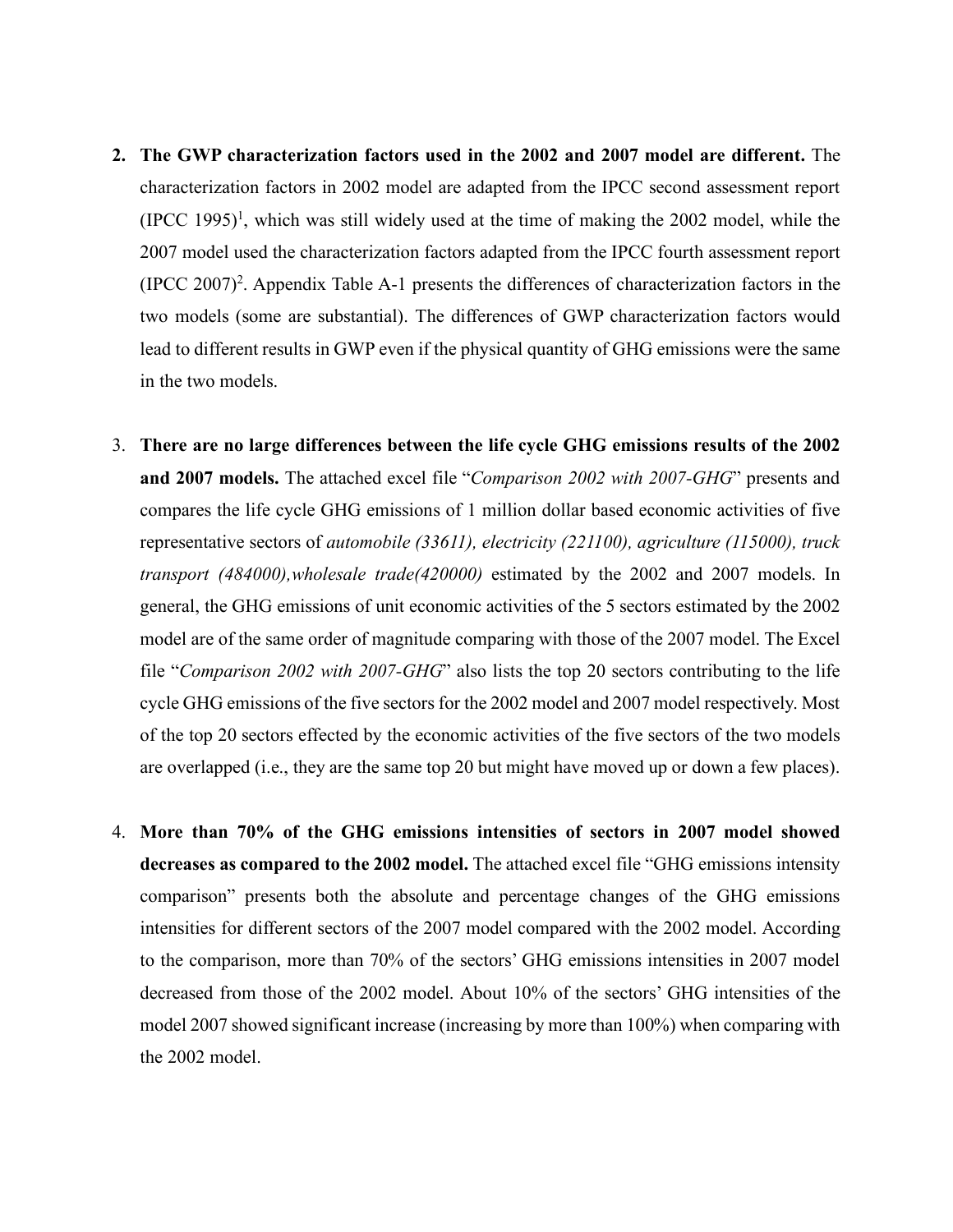As mentioned above, the differences in the GHG intensity data between 2002 and 2007 model is the primary reason for the final LCA result differences of the two models. The following section will discuss the main reasons for the differences in the GHG emissions intensity of 2002 and 2007 model.

# **EXPLANATIONS FOR THE DIFFERENCES OF GHG INTENSITY OF THE TWO MODELS**

The potential explanations of the GHG emissions intensity differences between the two models might be:

- 1. **The economic output of sectors used to calculate GHG emissions intensities in the two models are different.** The sector economic output data was provided by Bureau of Economic Analysis (BEA). The 2002 model used the BEA economic output data of year 2002, while the 2007 model used BEA-2011 economic data (converted in 2013 dollar<sup>1</sup>) to calculate the GHG emissions intensity by sector. The economic output increases from 2002 to 2007 model (using data BEA 2011) for most of the industry sectors. According to BEA, the Gross Domestic Product increased by 41% from 2002 to 2011, and the valued add increased for most of the industry sectors in this period<sup>3</sup>.
- 2. **The total GHG emissions decreased in the period 2002 to 2013 (the year of data used to calculate GHG intensities of the 2007 model).** According to the EPA GHG emissions inventory, the U.S. total GHG emission decreased by 8% from 2002 to 2013, as shown in Figure 1. Given the trends of increasing economic output and decreasing GHG emissions, in general, we should expect the GHG emissions intensity decrease by 35% if the GWP characterization factors are not changed between the two models.

<sup>&</sup>lt;sup>1</sup> The life cycle inventory results of 2007 model are presented as total environmental emissions or resource use associated with producing one 2013 dollar worth of a commodity.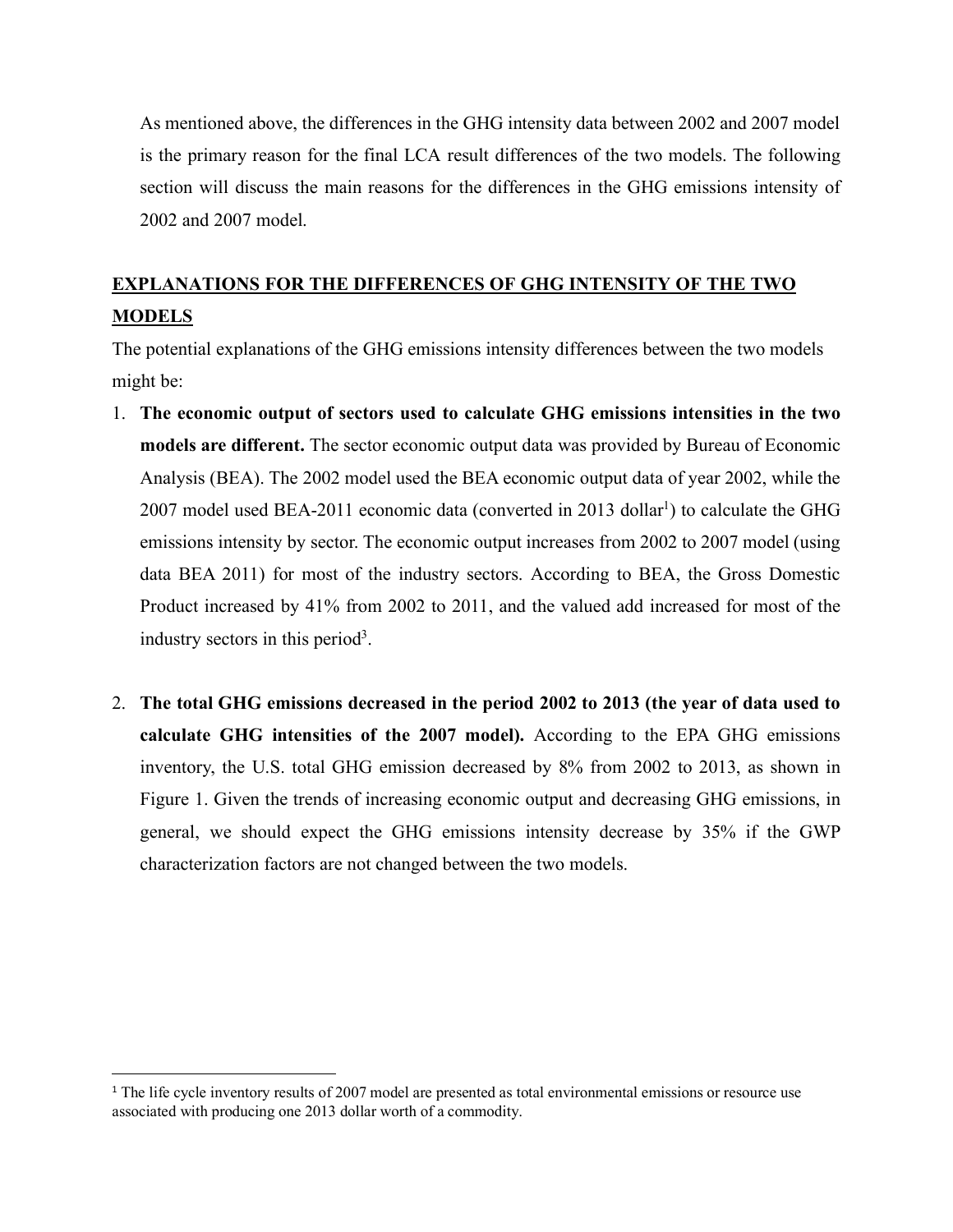

Figure 1: U.S. Greenhouse gas emissions and sinks 1990-2013. (Sourced from Inventory of U.S Greenhouse Gas Emissions and Sinks: 1990-2013<sup>4</sup>)

**3. Data sources and methods to estimate GHG emissions of fuel combustion in the 2002 and 2007 model are different.** The GHG emissions include emissions from fossil fuel combustion and process (or non-combustion). Data sources and methods used to estimate GHG emissions from fuel combustion in the 2002 and 2007 model are different.

For the 2002 model, the estimation of GHG emissions from fossil fuel combustion was calculated by multiplying the quantity of fuel consumption (separately estimated as a dataset by sector) with their corresponding GHG emissions factors. The fuel use data of mineral, agriculture, manufacturing and transportation sectors in 2002 model were sourced from *2002 Fuel and Electric Energy Report*, 2002 Census of Agriculture, *2002 Manufacturing Energy Consumption Survey*, and *Transportation Energy Data Book*, respectively.

For the 2007 model, the GHG emissions associated with fossil fuel combustion of each sector are more grossly estimated by allocating the 2013 EPA's GHG inventory<sup>5</sup> to different sectors. In general, the emissions allocations are based on sectors' purchases of energy in the IO use table and public energy use data of sectors (such as EIA's *Manufacturing Energy Consumption Survey*, etc.). The detailed allocation method for the 2007 model can be found on EPA's website<sup>5</sup>.

The different data sources and calculation methods resulted in different estimates of GHG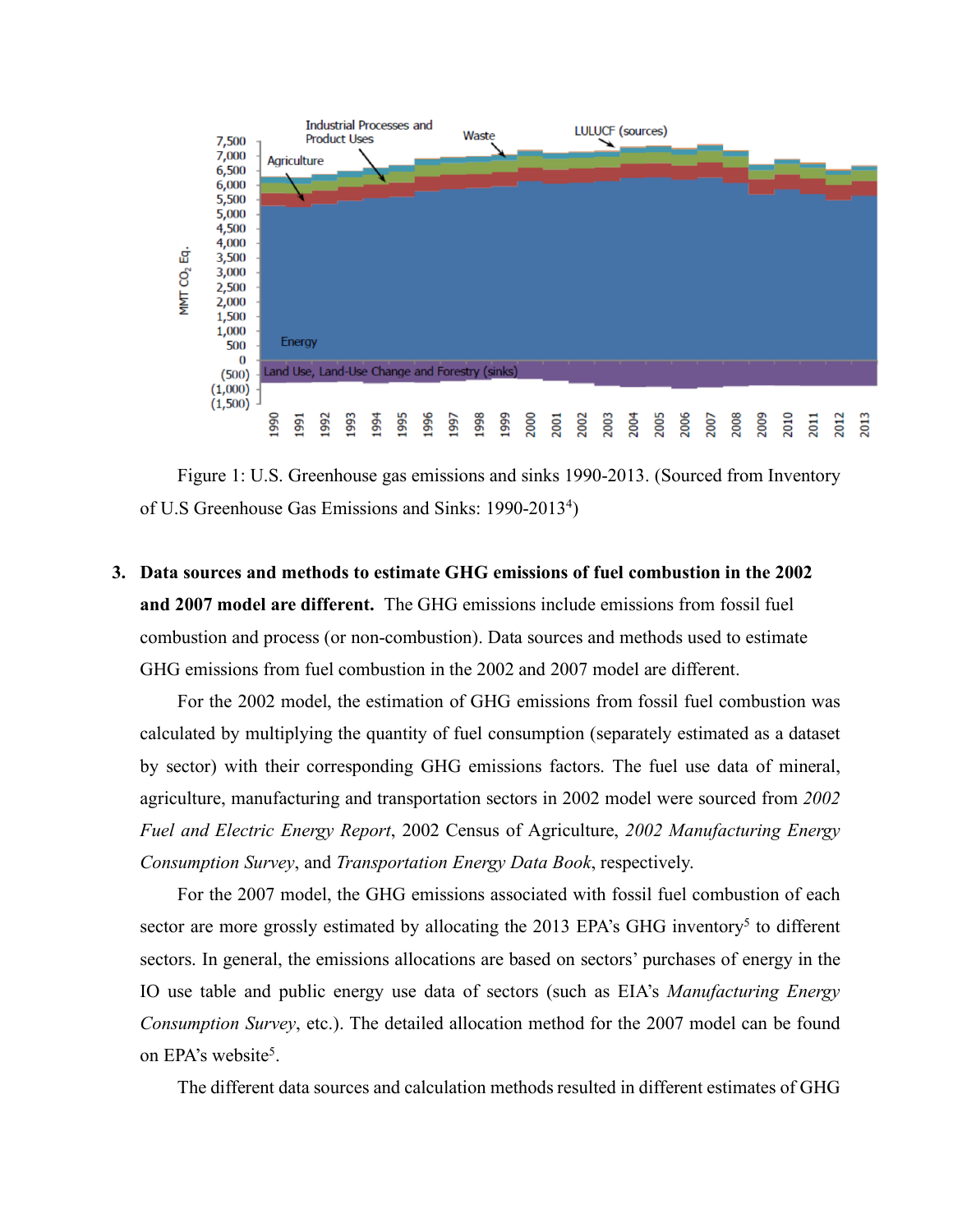emissions of fossil fuel combustion in the two models, leading to different GHG intensity of sectors.

- **4. The methods to allocate process or** *non-combustion (process)* **GHG emissions of the two models are different.** In both models, the data of non-combustion GHG emissions are sourced from EPA's GHG inventory. The 2002 model used EPA's 2002 GHG inventory, and the 2007 model used EPA's GHG inventory of the year 2013. However, the methods for allocating the non-combustion emissions to sectors in the two models are different. For example, the CO<sub>2</sub> emissions associated with *non-energy use of fuels* are unallocated in the 2002 model, while in the 2007 model, these emissions were allocated to sectors based on sectors' energy use data, which might result in the increase of GHG emissions of the 2007 model comparing with the 2002 model. In the 2002 model, the GHG emissions associated with the *land use, land use change and forestry* (including emissions categories such as *Forest Land Remaining Forest Land, Cropland Remaining Cropland* in the EPA's GHG inventory) were unallocated in the 2002 model, while in the 2007 model, these emissions are allocated to relevant agriculture sectors. This resulted in the further decrease of GHG emissions for agriculture sectors in the 2007 model. Of note, the net  $CO<sub>2</sub>$  emissions associated with the *land use, land use change and forestry* are negative, which means the accounting of these emissions would lead to a decrease of the total GHG emissions.
- 5. As the results of effort to phase out CFC<sub>S</sub> and other Ozone Depleting Substances (ODS), **the HFCs and PFCs emissions increased significantly in sectors that use refrigeration.**  According to the Montreal Protocol and Clean Air Act Amendments of 1990, HFC<sub>S</sub> and PFCs are acceptable alternatives to Ozone Depleting Substances. HFCs and PFCs emissions resulting from substituting the  $CFC<sub>S</sub>$  and other ODS keep increasing since 1990, contributing the largest to the total HFCs and PFCs emissions of the year 2013 (the year of data used to calculate GHG intensities of the model 2007). These are also high GWP substances. In the 2002 model, the HFCs and PFCs emissions due to the substitution of ODS were not allocated, leading to a relative underestimate of GHG emissions in relevant sectors. For the 2007 model (using data of year 2013), HFCs and PFCs emissions increased, and also were accounted for by sector, causing a significant increase of GHG emissions in the relevant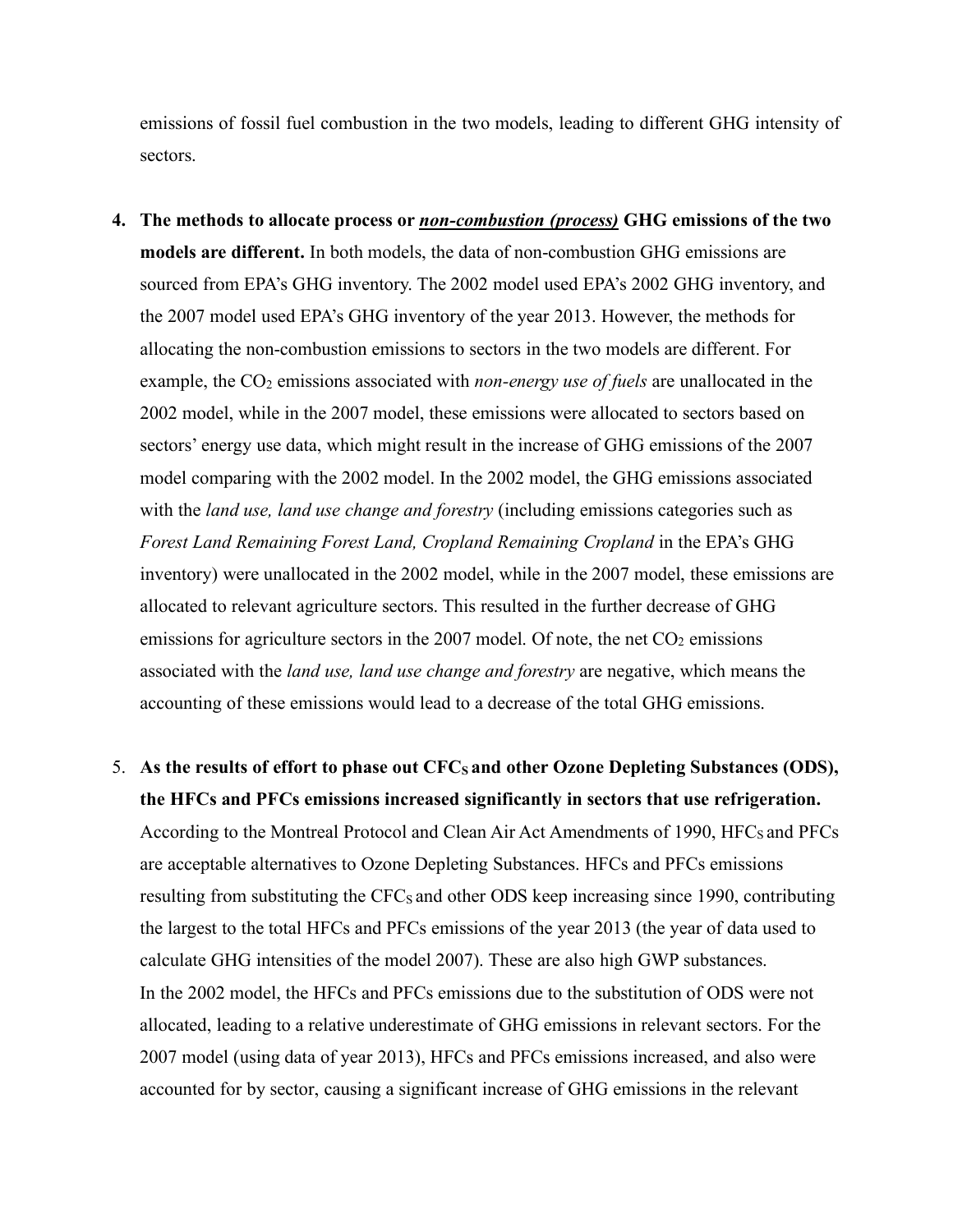sectors that use refrigeration, such as the sectors *Household Refrigerator and Home Freezer Manufacturing (335222)*, and *Air Conditioning, Refrigeration, and Warm Air Heating Equipment Manufacturing (333415)*. The GHG emissions intensity of the sector *Household Refrigerator and Home Freezer Manufacturing (335222)* increased from 0.018 of the 2002 model to 0.034 tonne CO<sub>2</sub>e/million dollars in the 2007 model, increasing by 85%. The GHG emissions intensity of the sector *Air Conditioning, Refrigeration, and Warm Air Heating Equipment Manufacturing (333415)* increased from 0.014 in the 2002 model to 0.021 tonne  $CO<sub>2</sub>e/million dollars in the 2007 model, increasing by 47%.$ 

As in the CAP section, a color-coded table in the supplemental file "Categorized reasons of GHG emissions changes" summarized the reason categories of GHG emissions intensity changes and colored each intensity change by its corresponding reasons category.

## **References for this subsection**

- 1. Houghton, J. T. (Ed.). (1996). Climate change 1995: The science of climate change: contribution of *working group I to the second assessment report of the Intergovernmental Panel on Climate Change* (Vol. 2). Cambridge University Press.
- 2. Solomon, S. (Ed.). (2007). *Climate change 2007-the physical science basis: Working group I contribution to the fourth assessment report of the IPCC* (Vol. 4). Cambridge university press.
- 3. *Website of U.S. Bureau of Economic Analysis (BEA): https://www.bea.gov/national/.*
- 4. USEPA. (2015). Inventory of US Greenhouse Gas Emissions and Sinks: 1990–2013. *Washington, DC, USA, EPA*.
- 5. *Website of USEEIO Satellite Files: https://catalog.data.gov/dataset/useeio-satellite-tables.*

# **Appendix**

**Table A1 100 years global warming potential characterization factor of 2002 and 2007 model**

| Gas             | 2002 model/IPCC 1995 | 2007 model/IPCC 2007 |
|-----------------|----------------------|----------------------|
| CO <sub>2</sub> | 1                    | 1                    |
| CH <sub>4</sub> | 21                   | 25                   |
| $N_2O$          | 310                  | 298                  |
| <b>HFC-23</b>   | 11700                | 14800                |
| <b>HFC-125</b>  | 2800                 | 3500                 |
| <b>HFC-134a</b> | 1300                 | 1430                 |
| <b>HFC-143a</b> | 3800                 | 4470                 |
| <b>HFC-152a</b> | 140                  | --                   |
| HFC-227ea       | 2900                 | --                   |
| HFC-236fa       | 6300                 | 9810                 |